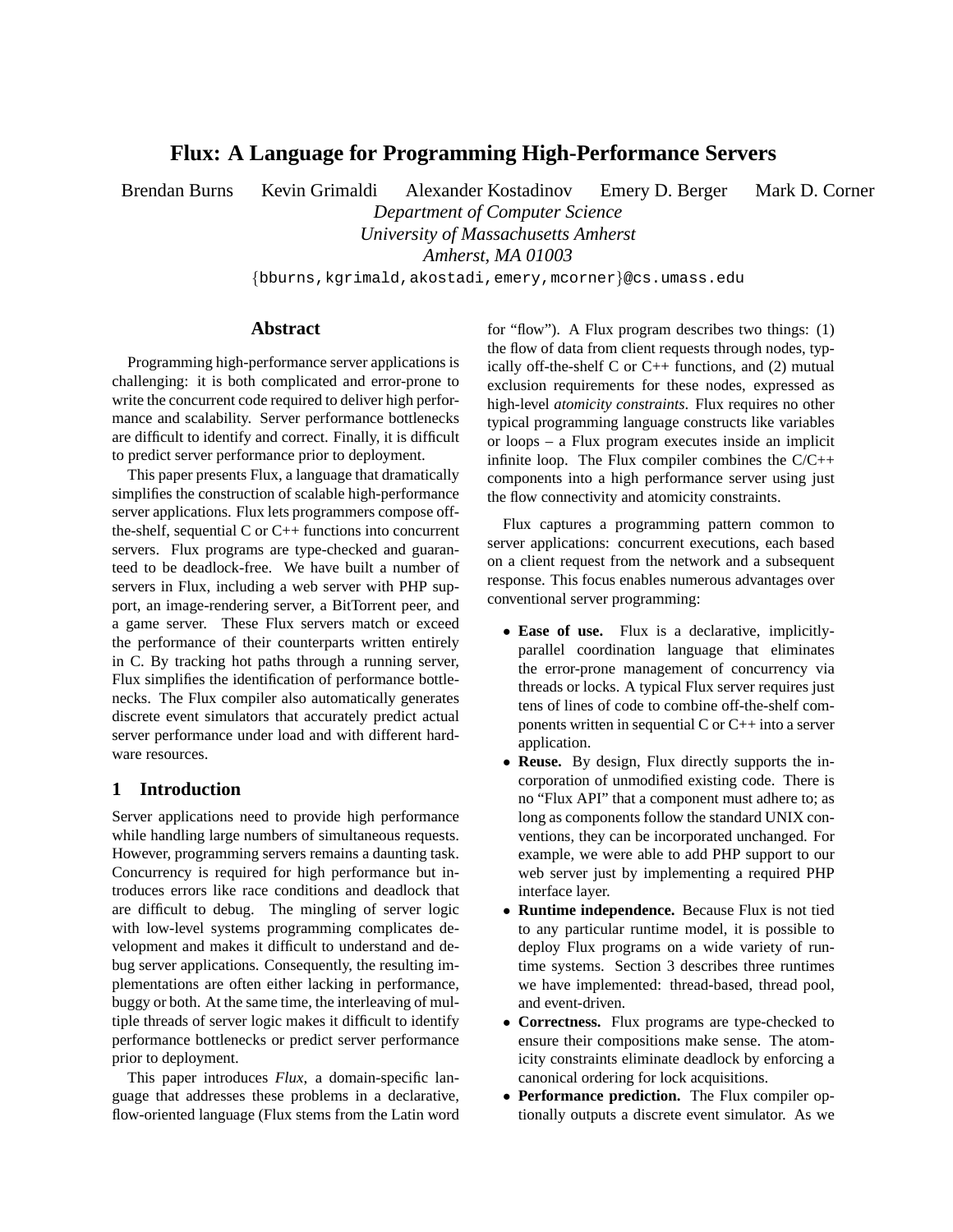

Figure 1: An example Flux program and a dynamic view of its execution.

show in Section 5, this simulator accurately predicts actual server performance.

• **Bottleneck analysis.** Flux servers include lightweight instrumentation that identifies the mostfrequently executed or most expensive paths in a running Flux application.

Our experience with Flux has been positive. We have implemented a wide range of server applications in Flux: a web server with PHP support, a BitTorrent peer, an image server, and a multi-player online game server. The longest of these consists of fewer than 100 lines of code, with the majority of the code devoted to type signatures. In every case, the performance of these Flux servers matches or exceeds that of their hand-written counterparts.

The remainder of this paper is organized as follows. Section 2 presents the semantics and syntax of the Flux language. Section 3 describes the Flux compiler and runtime systems. Section 4 presents our experimental methodology and compares the performance of Flux servers to their hand-written counterparts. Section 5 demonstrates the use of path profiling and discrete-event simulation. Section 6 reports our experience using Flux to build several servers. Section 7 presents related work, and Section 8 concludes with a discussion of planned future work.

# **2 Language Description**

To introduce Flux, we develop a sample application that exercises most of Flux's features. This sample application is an image server that receives HTTP requests for images that are stored in the PPM format and compresses them into JPEGs, using calls to an off-the-shelf JPEG library. Recently-compressed images are stored in a cache managed with a least-frequently used (LFU) replacement policy.

Figure 1 presents an abbreviated listing of the image server code with a schematic view of its dynamic execution (see Figure 2 for a more detailed listing). The Listen node (a "source node") executes in an infinite loop, handling client requests and transferring data and control to the server running the Flux program. A single Flux program represents an unbounded number of separate concurrent flows: each request executes along a separate flow through the Flux program, and eventually outputs results back to the client.

Notice that Flux programs are acyclic. The only loops exposed in Flux are the implicit infinite loops in which source nodes execute, and the round-trips between the Flux server and its clients. The lack of cycles in Flux allows it to enforce deadlock-free concurrency control. While theoretically limiting expressiveness, we have found cycles to be unnecessary for implementing in Flux the wide range of servers described in Section 4.

The Flux language consists of a minimal set of features, including **concrete nodes** that correspond to the C or C++ code implementing the server logic, **abstract nodes** that represent a flow through multiple nodes, **predicate types** that implement conditional data flow, **error handlers** that deal with exceptional conditions, and **atomicity constraints** that control simultaneous access to shared state.

# **2.1 Concrete Nodes**

The first step in designing a Flux program is describing the *concrete nodes* that correspond to C and C++ functions. Flux requires type signatures for each node. The name of each node is followed by the input arguments in parentheses, followed by an arrow and the output arguments. Functions implementing concrete nodes require either one or two arguments. If the node is a source node, then it requires only one argument: a pointer to a struct that the function fills in with its outputs. Similarly, if the node is a sink node (without output), then its argument is a pointer to a struct that holds the function's inputs. Most concrete nodes have two arguments: first input, then output.

Figure 2 starts with the signatures for three of the concrete nodes in the image server: ReadRequest parses client input, Compress compresses images, and Write outputs the compressed image to the client.

While most concrete nodes both receive input data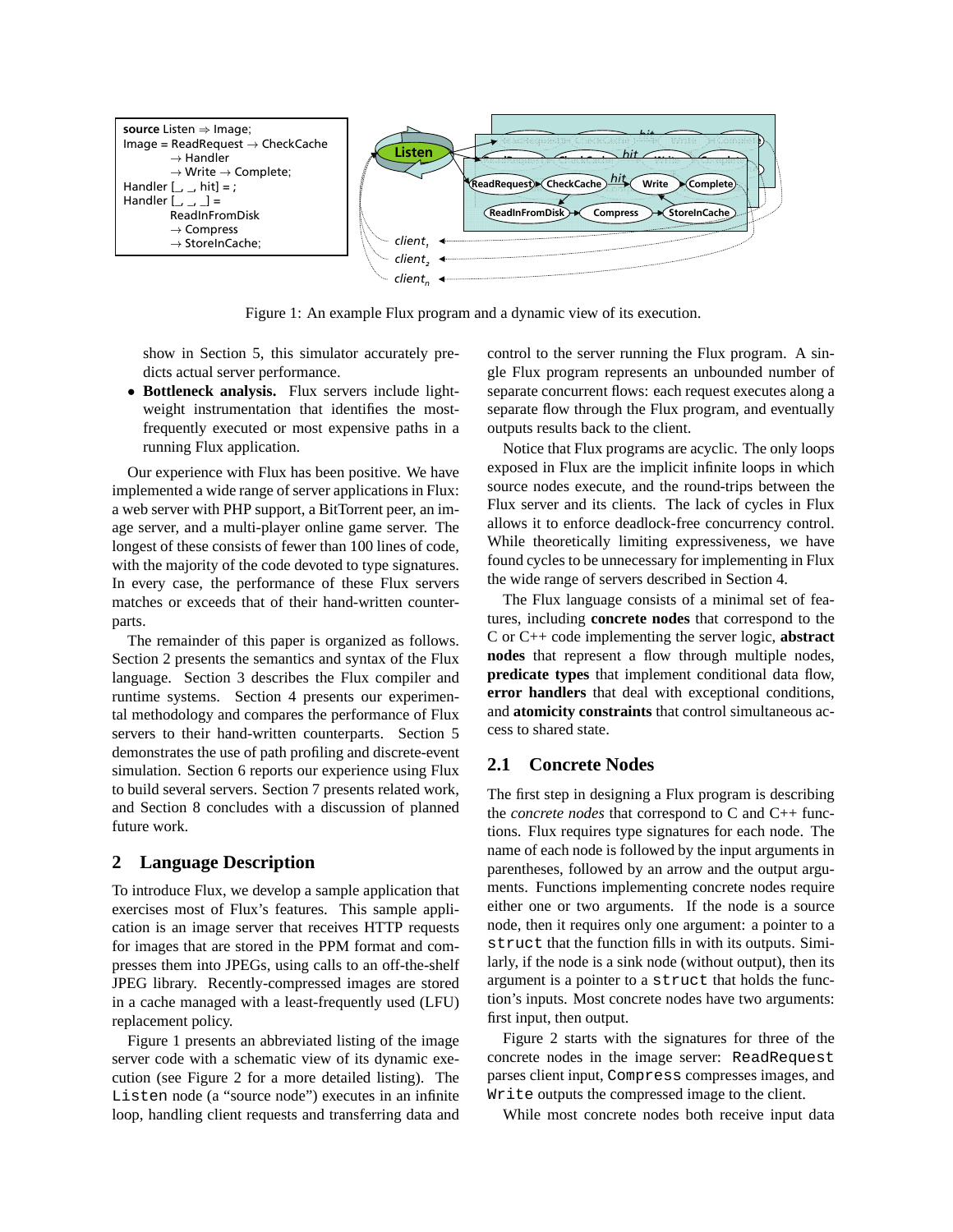```
// concrete node signatures
Listen ()
 => (int socket);
ReadRequest (int socket)
  => (int socket, bool close,
      image_tag *request);
CheckCache (int socket, bool close,
           image_tag *request)
        => (int socket, bool close,
            image_tag *request);
// omitted for space:
// ReadInFromDisk, StoreInCache
Compress (int socket, bool close,
        image_tag *request,
         __u8 *rgb_data)
  => (int socket, bool close,
      image_tag *request);
Write (int socket, bool close,
      image_tag *request)
  => (int socket, bool close,
      image_tag *request);
Complete (int socket, bool close,
      image_tag *request) => ();
// source node
source Listen => Image;
// abstract node
Image = ReadRequest -> CheckCache
 -> Handler -> Write -> Complete;
// predicate type & dispatch
typedef hit TestInCache;
Handler:[\_ , \_ , hit] = ;
Handler:[-, -, -] =ReadInFromDisk -> Compress
  -> StoreInCache;
// error handler
handle error ReadInFromDisk => FourOhFor;
// atomicity constraints
atomic CheckCache:{cache};
atomic StoreInCache:{cache};
atomic Complete:{cache};
```


and produce output, *source* nodes only produce output to initiate a data flow. The statement below indicates that Listen is a source node, which Flux executes inside an infinite loop. Whenever Listen receives a connection, it transfers control to the Image node.

// source node **source** Listen => Image;

# **2.2 Abstract Nodes**

In Flux, concrete nodes can be composed to form *abstract nodes*. These abstract nodes represent a flow of data from concrete nodes to concrete nodes or other abstract nodes. Arrows connect nodes, and Flux checks to ensure that these connections make sense. The output type of the node on the left side of the arrow must match the input type of the node on the right side. For example, the abstract node Image in the image server corresponds to a flow from client input that checks the cache for the requested image, handles the result, writes the output, and completes.

```
// abstract node
Image = ReadRequest -> CheckCache
  -> Handler -> Write -> Complete;
```
# **2.3 Predicate Types**

A client request for an image may result in either a cache hit or a cache miss. These need to be handled differently. Instead of exposing control flow directly, Flux lets programmers use the *predicate type* of a node's output to direct the flow of data to the appropriate subsequent node. A predicate type is an arbitrary Boolean function supplied by the Flux programmer that is applied to the node's output.

Using predicate types, a Flux programmer can express multiple possible paths for data through the server. Predicate type dispatch is processed in order of the tests in the Flux program. The typedef statement binds the type hit to the Boolean function TestInCache. The node Handler below checks to see if its first argument is of type hit; in other words, it applies the function TestInCache to the third argument. The underscores are wildcards that match any type. Handler does nothing for a hit, but if there is a miss in the cache, the image server fetches the PPM file, compresses it, and stores it in the cache.

```
// predicate type & dispatch
typedef hit TestInCache;
\texttt{Handler:} \left[ \begin{array}{cc} & \\ -\end{array} \right., hit] = ;
Handler:[-, -, -] =ReadInFromDisk -> Compress
  -> StoreInCache;
```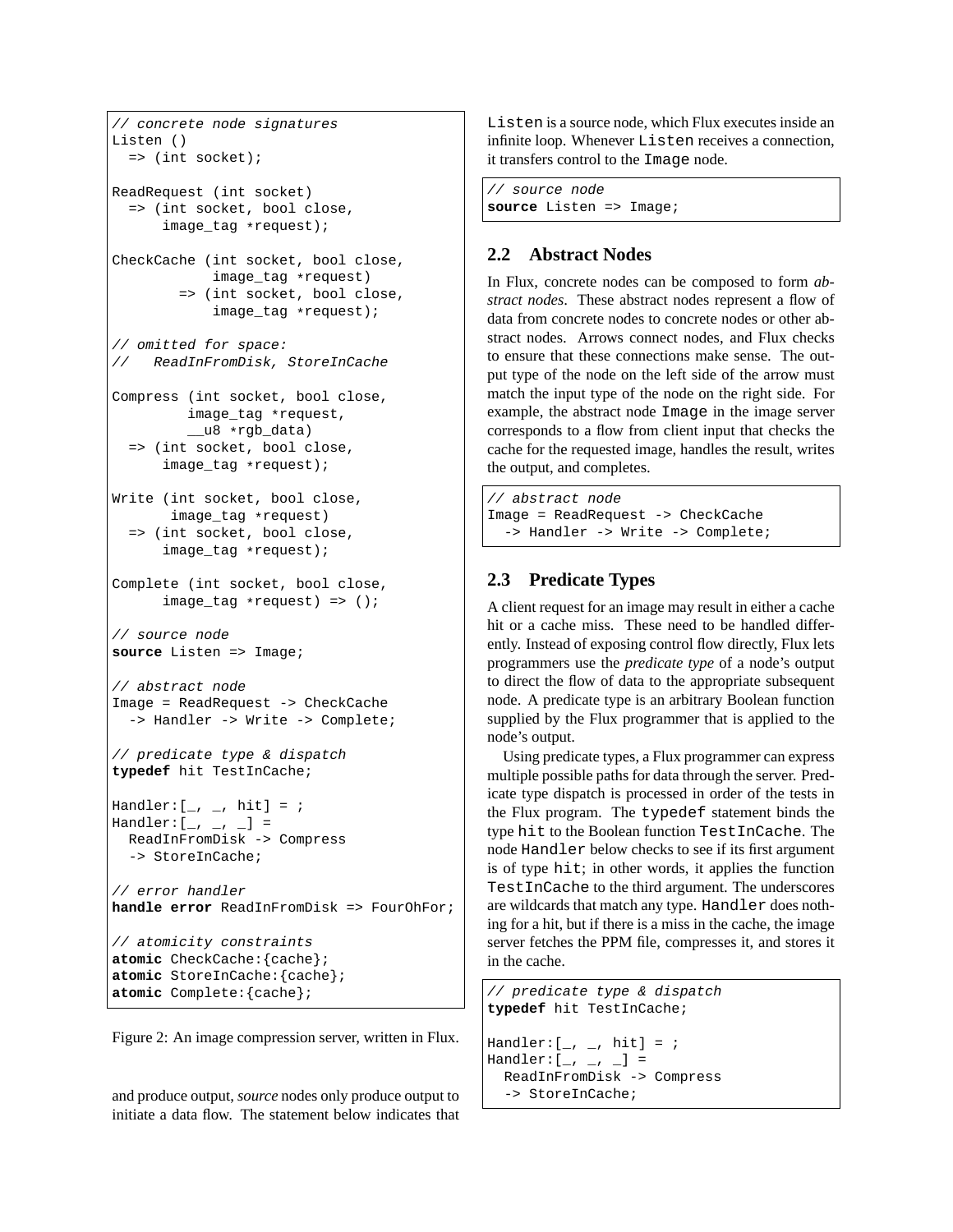# **2.4 Error Handling**

Any server must handle errors. Flux expects nodes to follow the standard UNIX convention of returning error codes. Whenever a node returns a non-zero value, Flux checks if an error handler has been declared for the node. If none exists, the current data flow is simply terminated.

In the image server, if the function that reads an image from disk discovers that the image does not exist, it returns an error. We handle this error by directing the flow to a node FourOhFour that outputs a 404 page:

```
// error handler
handle error ReadInFromDisk => FourOhFour;
```
# **2.5 Atomicity Constraints**

All flows through the image server access a single shared image cache. Access to this shared resource must be controlled to ensure that two different data flows do not interfere with each other's operation.

The Flux programmer specifies such *atomicity constraints* in Flux rather than inside the component implementation. The programmer specifies atomicity constraints by using arbitrary symbolic names. These constraints can be thought of as locks, although this is not necessarily how they are implemented. A node only runs when it has "acquired" all of the constraints. This acquisition follows a two-phase locking protocol: the node acquires ("locks") all of the constraints in order, executes the node, and then releases them in reverse order.

Atomicity constraints can be specified as either *readers* or *writers*. Using these constraints allows multiple readers to execute a node at the same time, supporting greater efficiency when most nodes read shared data rather than update it. Reader constraints have a question mark appended to them ("?"). Although constraints are considered writers by default, a programmer can append an exclamation point ("!") for added documentation.

In the image server, the image compression cache can be updated by three nodes: CheckCache, which increments a reference count to the cached item, StoreInCache, which writes a new item into the cache, evicting the least-frequently used item with a zero reference count, and Complete, which decrements the cached image's reference count. Only one instance of each node may safely execute at a time; since all of them modify the cache, we label them with the same writer constraint (cache).

```
// atomicity constraints
atomic CheckCache:{cache};
atomic StoreInCache:{cache};
atomic Complete:{cache};
```
Note that programmers can apply atomicity constraints not only to concrete nodes but also to abstract nodes. In this way, programmers can specify that multiple nodes must be executed atomically. For example, the node Handler could also be annotated with an atomicity constraint, which would span the execution of the path ReadInFromDisk  $\rightarrow$  Compress  $\rightarrow$ StoreInCache. This freedom to apply atomicity constraints presents some complications for deadlock-free lock assignment, which we discuss in Section 3.1.1.

## **2.5.1 Scoped Constraints**

While flows generally represent independent clients, in some server applications, multiple flows may constitute a single *session*. For example, a file transfer to one client may take the form of multiple simultaneous flows. In this case, the state of the session (such as the status of transferred chunks) only needs to be protected from concurrent access in that session.

In addition to *program-wide constraints* that apply across the entire server (the default), Flux supports *persession constraints* that apply only to particular sessions. Using session-scoped atomicity constraints increases concurrency by eliminating contention across sessions. Sessions are implemented as hash functions on the output of each source node. The Flux programmer implements a session id function that takes the source node's output as its parameter and returns a unique session identifier, and then adds (session) to a constraint name to indicate that it applies only per-session.

# **2.5.2 Discussion**

Specifying atomicity constraints in Flux rather than placing locking operations inside implementation code has a number of advantages, beyond the fact that it allows the use of libraries whose source code is unavailable.

**Safety.** The Flux compiler imposes a canonical ordering on atomicity constraints (see Section 3.1.1). Combined with the fact that Flux flows are acyclic, this ordering prevents cycles from appearing in its lock graph. Programs that use Flux-level atomicity constraints exclusively (i.e., that do not themselves contain locking operations) are thus guaranteed to not deadlock.

**Efficiency.** Exposing atomicity constraints also enables the Flux compiler to generate more efficient code for particular environments. For example, while a multithreaded runtime require locks, a single-threaded eventdriven runtime does not. The Flux compiler generates locks or other mutual exclusion operations only when needed.

**Granularity selection.** Finally, atomicity constraints let programmers easily find the appropriate granularity of locking — they can apply fine-grained constraints to individual concrete nodes or coarse-grained constraints to abstract nodes that comprise many concrete nodes.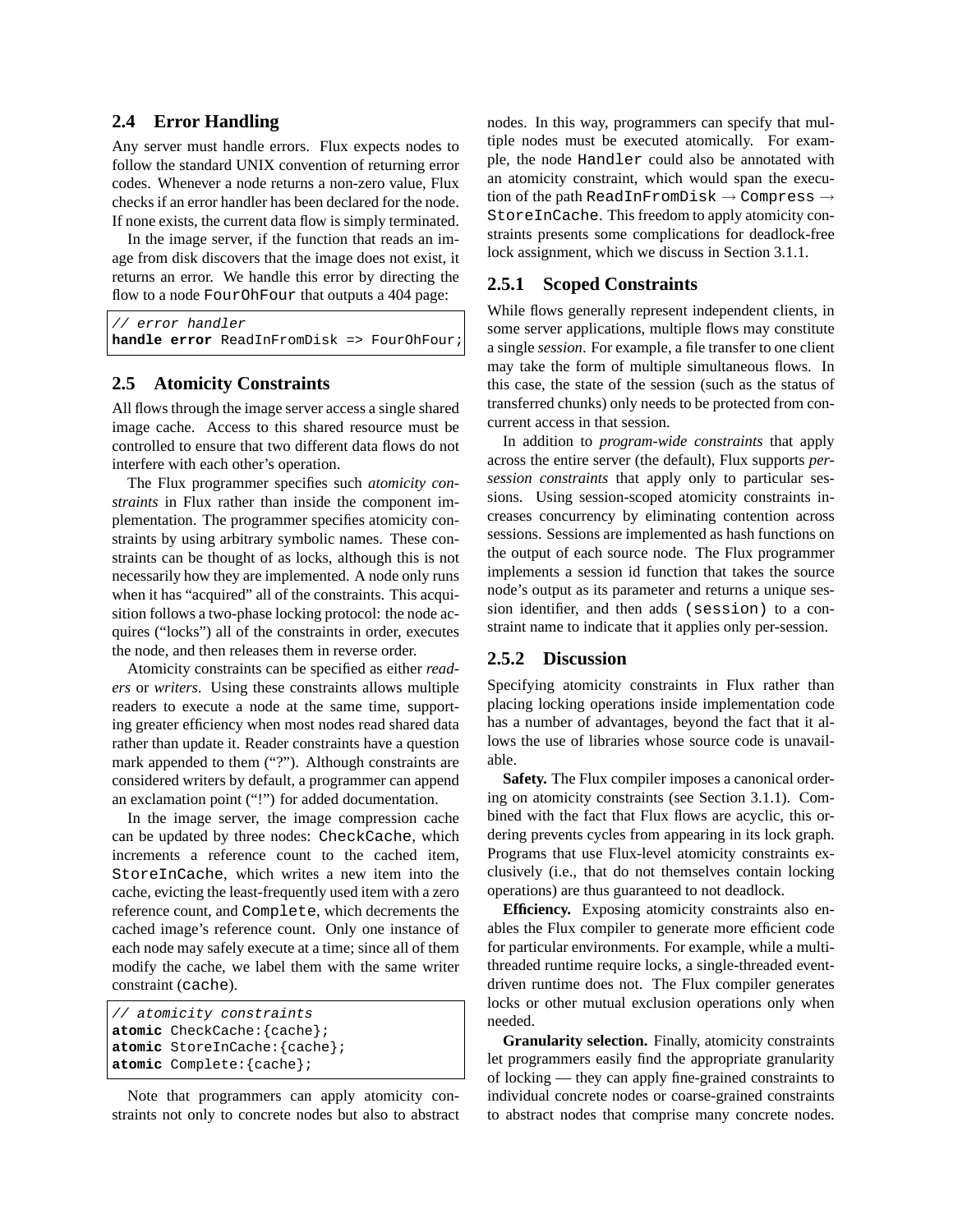However, even when deadlock-freedom is guaranteed, grain selection can be difficult: too coarse a grain results in contention, while too fine a grain can impose excessive locking overhead. As we describe in Section 5.1, Flux can generate a discrete event simulator for the Flux program. This simulator can let a developer measure the effect of different granularity decisions and identify the appropriate locking granularity before actual server deployment.

## **3 Compiler and Runtime Systems**

A Flux program is transformed into a working server by a multi-stage process. The compiler first reads in the Flux source and constructs a representation of the program graph. It then processes the internal representation to type-check the program. Once the code has been verified, the runtime code generator processes the graph and outputs C code that implements the server's data flow for a specific runtime. Finally, this code is linked with the implementation of the server logic into an operational server. We first describe the compilation process in detail. We then describe the three runtime systems that Flux currently supports.

## **3.1 The Flux Compiler**

The Flux compiler is a three-pass compiler implemented in Java, and uses the JLex lexer [5] in conjunction with the CUP LALR parser generator [3].

The first pass parses the Flux program text and builds a graph-based internal representation. During this pass, the compiler links nodes referenced in the program's data flows. All of the conditional flows are merged, with an edge corresponding to each conditional flow.

The second pass decorates edges with types, connects error handlers to their respective nodes, and verifies that the program is correct. First, each node mentioned in a data flow is labelled with its input and output types. Each predicate type used by a conditional node is associated with its user-supplied predicate function. Finally, the error handlers and atomicity constraints are attached to each node. If any of the referenced nodes or predicate types are undefined, the compiler signals an error and exits. Otherwise, the program graph is completely instantiated. The final step of program graph construction checks that the output types of each node match the inputs of the nodes that they are connected to. If all type tests pass, then the compiler has a valid program graph.

The third pass generates the intermediate code that implements the data flow of the server. Flux supports generating code for arbitrary runtime systems. The compiler defines an object-oriented interface for code generation. New runtimes can easily be plugged into the Flux compiler by implementing this code generator interface.

The current Flux compiler supports several different

runtimes, described below. In addition to the runtimespecific intermediate code, the Flux compiler generates a Makefile and stubs for all of the functions that provide the server logic. These stubs ensure that the programmer uses the appropriate signatures for these methods. When appropriate, the code generator outputs locks corresponding to the atomicity constraints.

# **3.1.1 Avoiding Deadlock**

The Flux compiler generates locks in a canonical order. Our current implementation sorts them alphabetically by name. In other words, a node that has  $y$ ,  $x$  as its atomicity constraints actually first acquires x, then y.

When applied only to concrete nodes, this approach straightforwardly combines with Flux's acyclic graphs to eliminate deadlock. However, when abstract nodes also require constraints, the constraints may become nested and preventing deadlock becomes more complicated. Nesting could itself cause deadlock by acquiring constraints in non-canonical order. Consider the following Flux program fragment:

| $A = B$<br>$C = D_i$                                                                  |  |
|---------------------------------------------------------------------------------------|--|
| atomic $A: \{x\}$<br>atomic $B: \{y\};$<br>atomic $C: \{y\}$ ;<br>atomic $D: \{x\}$ ; |  |

In this example, a flow passing through A (which then invokes  $B$ ) locks  $x$  and then  $y$ . However, a flow through C locks y and then x, which is a cycle in the locking graph.

To prevent deadlock, the Flux compiler detects such situations and moves up the atomicity constraints in the program, forcing earlier lock acquisition. For each abstract node with atomicity constraints, the Flux compiler computes a constraint list comprising the atomicity constraints the node transitively requires, in execution order. This list can easily be computed via a depth-first traversal of the relevant part of the program graph. If a constraint list is out of order, then the first constraint acquired in a non-canonical order is added to the parent of the node that requires the constraint. This process repeats until no out-of-order constraint lists remain.

For the above example, Flux will discover that node C has an out-of-order sequence  $(y, x)$ . It then adds constraint x to node C. The algorithm then terminates with the following set of constraints:

| atomic $A: \{x\}$     |  |
|-----------------------|--|
| atomic $B: \{y\}$ ;   |  |
| atomic $C: \{x,y\}$ ; |  |
| atomic $D: \{x\}$     |  |
|                       |  |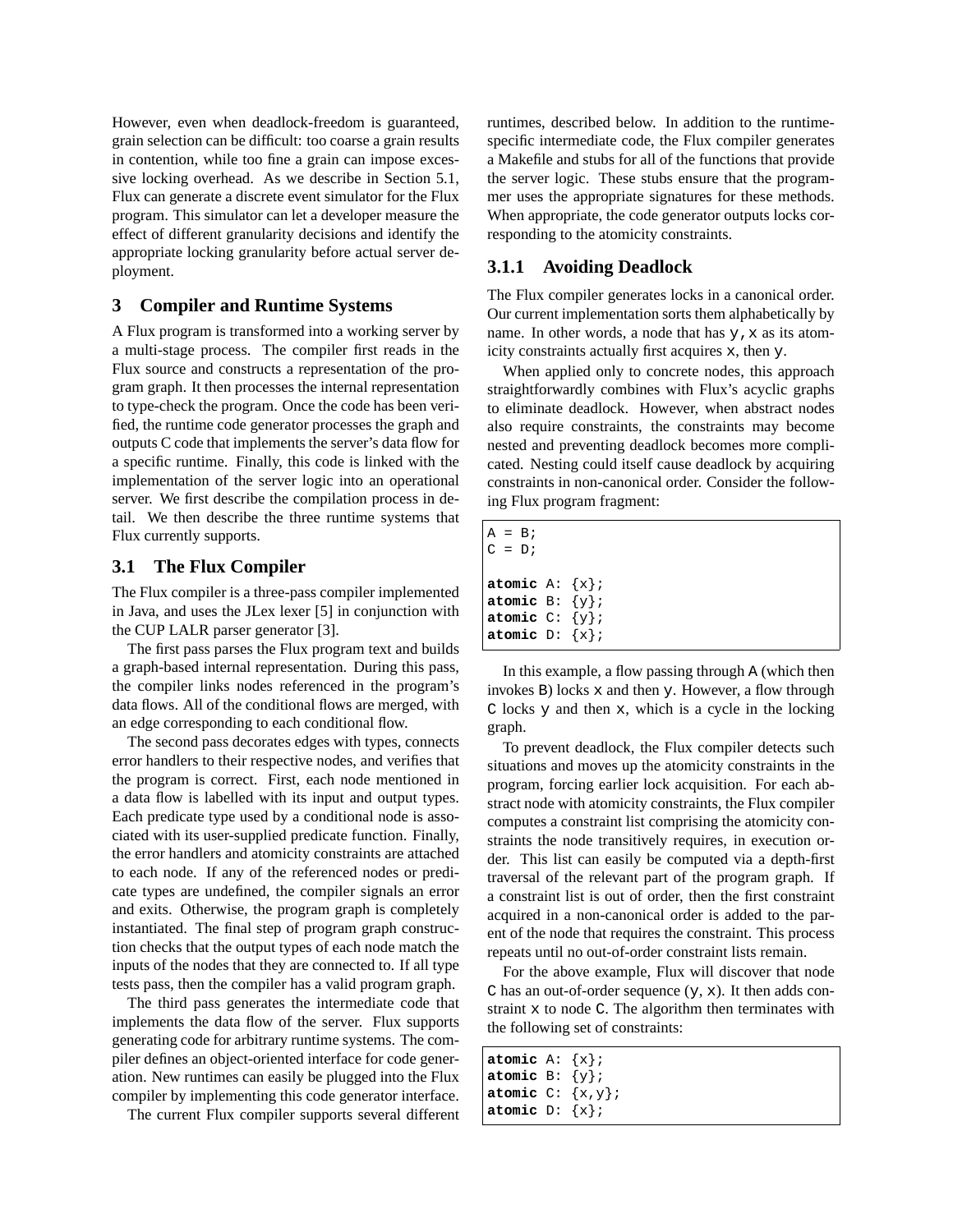Flux locks are reentrant, so multiple lock acquisitions do not present any problems. However, reader and writer locks require special treatment. After computing all constraint lists, the compiler performs a second pass to find any instances when a lock is acquired at least once as a reader and a writer. If it finds such a case, Flux changes the first acquisition of the lock to a writer if it is not one already. Reacquiring a constraint as a reader while possessing it as a writer is allowed because it does not cause the flow to give up the writer lock.

Because early lock acquisition can reduce concurrency, whenever the Flux compiler discovers and resolves potential deadlocks as described above, it generates a warning message.

## **3.2 Runtime Systems**

The current Flux compiler supports three different runtime systems: one thread per connection, a thread-pool system, and an event-driven runtime.

## **3.2.1 Thread-based Runtimes**

In the thread-based runtimes, each request handled by the server is dispatched to a thread function that handles all possible paths through the server's data flows. In the one-to-one thread server, a thread is created for every different data flow. In the thread-pool runtime, a fixed number of threads are allocated to service data flows. If all threads are occupied when a new data flow is created, the data flow is queued and handled in first-in first-out order.

# **3.2.2 Event-driven Runtime**

Event-driven systems can provide robust performance with lower space overhead than thread-based systems [25]. In the event-driven runtime, every input to a functional node is treated as an event. Each event is placed into a queue and handled in turn by a single thread. Additionally, each source node (a node with no input) is repeatedly added to the queue to originate each new data flow. The transformation of input to output by a node generates a new event corresponding to the output data propagated to the subsequent node.

The implementation of the event-based runtime is complicated by the fact that node implementations may perform blocking function calls. If blocking function calls like read and write were allowed to run unmodified, the operation of the entire server would block until the function returned.

Instead, the event-based runtime intercepts all calls to blocking functions using a handler that is pre-loaded via the LD PRELOAD environment variable. This handler captures the state of the node at the blocking call and moves to the next event in the queue. The formerlyblocking call is then executed asynchronously. When the event-based runtime receives a signal that the call has completed, the event is reactivated and re-queued for completion. Because the mainstream Linux kernel does not currently support callback-driven asynchronous I/O, the current Flux event-based runtime uses a separate thread to simulate callbacks for asynchronous I/O using the select function. A programmer is thus free to use synchronous I/O primitives without interfering with the operation of the event-based runtime.

#### **3.2.3 Other Languages and Runtimes**

Each of these runtimes was implemented in the C using POSIX threads and locks. Flux can also generate code for different programming languages. We have also implemented a prototype that targets Java, using both SEDA [25] and a custom runtime implementation, though we do not evaluate the Java systems here.

In addition to these runtimes, we have implemented a code generator that transforms a Flux program graph into code for the discrete event simulator CSIM [18]. This simulator can predict the performance of the server under varying conditions, even prior to the implementation of the core server logic. Section 5.1 describes this process in greater detail.

## **4 Experimental Evaluation**

To demonstrate its effectiveness for building highperformance server applications, we implemented a number of servers in Flux. We summarize these in Table 1. We chose these servers specifically to span the space of possible server applications. Most server applications can be broadly classified into one of the following categories, based on how they interact with clients: request-response client/server, "heartbeat" client/server and peer-to-peer.

We implemented a server in Flux for each of these categories and compared its performance under load with existing hand-tuned server applications written in conventional programming languages. The Flux servers rely on single-threaded C and C++ code that we either borrowed from existing implementations or wrote ourselves. The most significant inclusions of existing code were in the web server, which uses the PHP interpreter, and in the image server, which relies on calls to the libjpeg library to compress JPEG images.

### **4.1 Methodology**

We evaluate all server applications by measuring their throughput and latency in response to realistic workloads.

All testing was performed with a server and client machine, both running Linux version 2.4.20. The server machine was a Pentium 4 (2.4Ghz, 1GB RAM), connected via gigabit Ethernet on a dedicated switched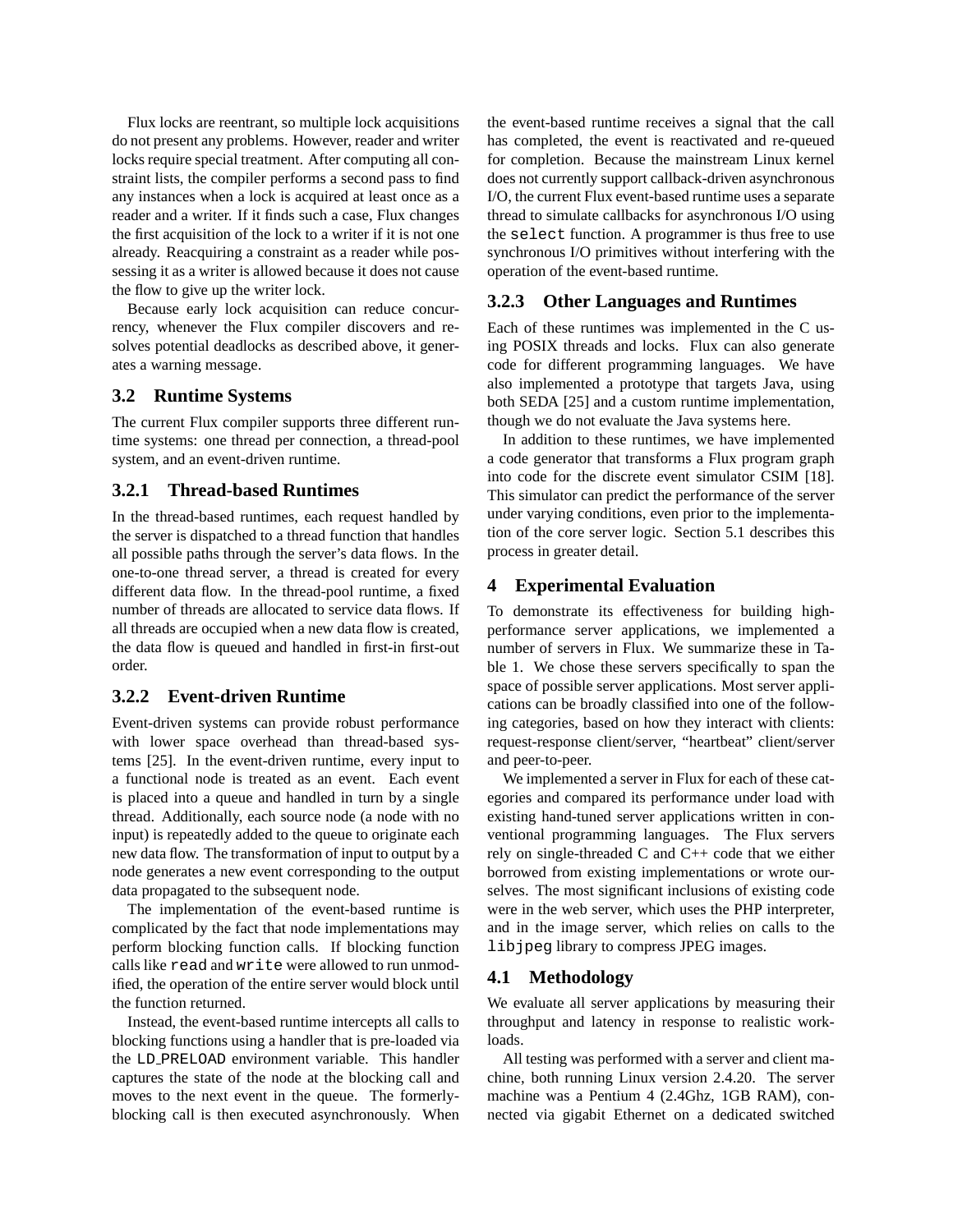| <b>Server</b>     | <b>Style</b>     | <b>Description</b>               | <b>Lines of Flux code</b> | Lines of $C/C++$ code |
|-------------------|------------------|----------------------------------|---------------------------|-----------------------|
| Web server        | request-response | a basic HTTP/1.1 server with PHP | 36                        | $386 (+ PHP)$         |
| Image server      | request-response | image compression server         | 23                        | $551 (+ 11b)$         |
| <b>BitTorrent</b> | peer-to-peer     | a file-sharing server            | 84                        | 878                   |
| Game server       | heartbeat        | multiplayer game of "Tag"        | 54                        | 257                   |
|                   | client-server    |                                  |                           |                       |

Table 1: Servers implemented using Flux, described in Section 4.

network to the client machine, a Xeon-based machine (2.4Ghz, 1GB RAM). All server and client applications were compiled using GCC version 3.2.2. During testing, both machines were running in multi-user mode with only standard services running. All results are for a run of two minutes, ignoring the first twenty seconds to allow the cache to warm up.

## **4.2 Request-Response: Web Server**

Request-response based client/server applications are among the most common examples of network servers. This style of server includes most major Internet protocols including FTP, SMTP, POP, IMAP and HTTP. As an example of this application class, we implemented a web server in Flux. The Flux web server implements the HTTP/1.1 protocol and can serve both static and dynamic PHP web pages.

We implemented a benchmark to load test the Flux webserver that is similar to SPECweb99 [21]. The benchmark simulates a number of clients requesting files from the server. Each simulated client sends five requests over a single HTTP/1.1 TCP connection using keep-alives. When one file is retrieved, the next file is immediately requested. After the five files are retrieved, the client disconnects and reconnects over a new TCP connection. The files requested by each simulated client follow the static portion of the SPECweb benchmark and each file is selected using the Zipf distribution. The working set for this benchmark is approximately 32MB, which fits into RAM, so this benchmark primarily stresses CPU performance.

We compare the performance of the Flux webserver against the latest versions of the *knot* webserver distributed with Capriccio [24] and the *Haboob* webserver distributed with the SEDA runtime system [25]. Figure 3 presents the throughput and latency for a range of simultaneous clients. These graphs represent the average of five different runs for each number of clients.

The results show that the Flux web server provides comparable performance to the fastest webserver (*knot*), regardless of whether the event-based or thread-based runtime is used. All three of these servers (knot, fluxthreadpool and flux-event-based) significantly outperform *Haboob*, the event-based server distributed with SEDA. As expected, the naïve one-thread, one-client server generated by Flux has significantly worse performance due to the overhead of creating and destroying threads.

The results for the event-based server highlight one drawback of running on a system without true asynchronous I/O. With small numbers of clients, the eventbased server suffers from increased latency that initially decreases and then follows the behavior of the other servers. This hiccup is an artifact of the interaction between the webserver's implementation and the eventdriven runtime, which must simulate asynchronous I/O. The first node in the webserver uses the select function with a timeout to wait for network activity. In the absence of other network activity, this node will block for a relatively long period of time. Because the eventbased runtime only reactivates nodes that make blocking I/O calls after the completion of the currently-operating node, in the absence of other network activity, the call to select imposes a minimum latency on all blocking I/O. As the number of clients increases, there is sufficient network activity that select never reaches its timeout and frozen nodes are reactivated at the appropriate time. In the absence of true asynchronous I/O, the only solution to this problem would be to decrease the timeout call to select, which would increase the CPU usage of an otherwise idle server.

# **4.3 Peer-to-Peer: BitTorrent**

Peer-to-peer applications act as both a server and a client. Unlike a request-response server, they both receive and initiate requests.

We implemented a BitTorrent server in Flux as a representative peer-to-peer application. BitTorrent uses a scatter-gather protocol for file sharing. BitTorrent peers exchange pieces of a shared file until all participants have a complete copy. Network load is balanced by randomly requesting different pieces of the file from different peers.

To facilitate benchmarking, we changed the behavior of both of the BitTorrent peers we test here (the Flux version and CTorrent). First, all client peers are *unchoked* by default. Choking is an internal BitTorrent state that blocks certain clients from downloading data. This protocol restriction prevents real-world servers from being overwhelmed by too many client requests. We also allow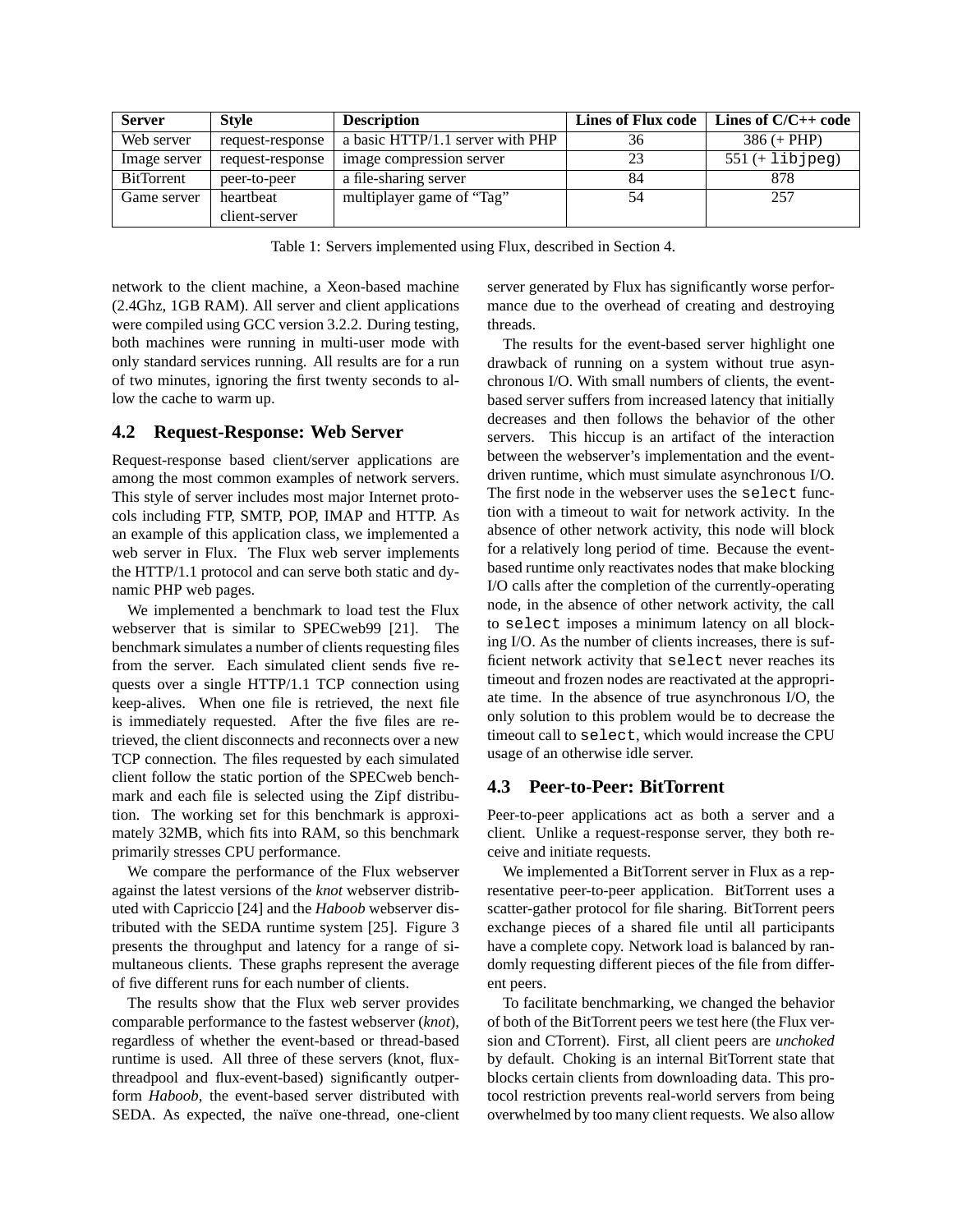

Figure 3: Comparison of Flux web servers with other high-performance implementations (see Section 4.2).



Figure 4: Comparison of Flux BitTorrent servers with CTorrent (see Section 4.3).

an unlimited number of unchoked client peers to operate simultaneously, while the real BitTorrent server only unchokes clients who upload content.

We are unaware of any existing BitTorrent benchmarks, so we developed our own. Our BitTorrent benchmark mimics the traffic encountered by a busy BitTorrent peer and stresses server performance. It simulates a series of clients continuously sending requests for randomly distributed pieces of a 54MB test file to a Bit-Torrent peer with a complete copy of the file. When a peer finishes downloading a piece of the file, it immediately requests another random piece of the file from those still missing. Once a client has obtained the entire file, it disconnects. This benchmark does not simulate the "scatter-gather" nature of the BitTorrent protocol; instead, all requests go to a single peer. Using single peers has the effect of maximizing load, since obtaining data from a different source would lessen the load on the peer being tested.

Figure 4 compares the latency, throughput in completions per second and network throughput to CTorrent, an implementation of the BitTorrent protocol written in C. The goal of any BitTorrent system is to maximize network utilization (thus saturating the network), and both the CTorrent and Flux implementations achieve this goal. However, prior to saturating the network, all of the Flux servers perform slightly worse than the CTorrent server. We are investigating the cause of this small performance gap.

# **4.4 Heartbeat Client-Server: Game Server**

Unlike request-response client/server applications and most peer-to-peer applications, certain server applications are subject to deadlines. An example of such a server is an online multi-player game. In these applications, the server maintains the shared state of the game and distributes this state to all of the players at "heartbeat" intervals. There are two important conditions that must be met by this communication: the state possessed by all clients must be the same at each instant in time, and the inter-arrival time between states can not be too great. If either of these conditions is violated, the game will be unplayable or susceptible to cheating. These requirements place an important delay-sensitive constraint on the server's performance.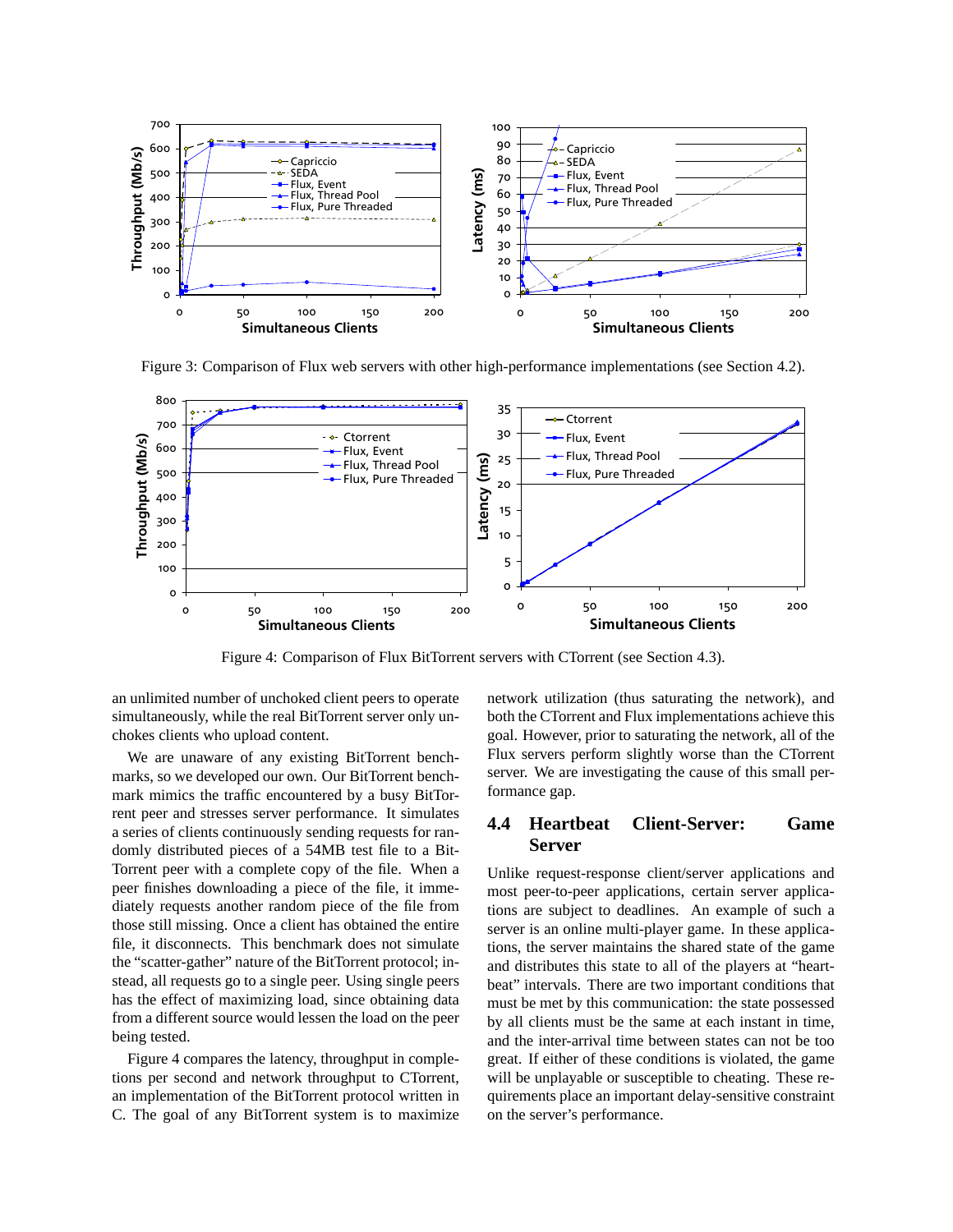We have implemented an online multi-player game of Tag in Flux. The Flux game server enforces the rules of Tag. Players can not move beyond the boundaries of the game world. When a player is tagged by the player who is "it", that player becomes the new "it" and is teleported to a new random location on the board. All communication between clients and server occurs over UDP at 10Hz, a rate comparable to other real-world online games. While simple, this game has all of the important characteristics of servers for first person shooter or real-time strategy games.

Benchmarking the gameserver is significantly different than load-testing either the webserver or BitTorrent peer. Throughput is not a consideration since only small pieces of data are transmitted. The primary concern is the latency of the server as the number of clients increases. The server must receive every player's move, compute the new game state, and broadcast it within a fixed window of time.

To load-test the game server, we measured the effect of increasing the number of players. The performance of the gameserver is largely based upon the length of time it takes the server to update the game state given the moves received from all of the players, and this computation time is identical across the servers. The latency of the gameserver is largely a product of the rate of game turns, which stays constant at 10Hz. We found no appreciable differences between a traditional implementation of the gameserver and the various Flux versions. These results show that Flux is capable of producing a server with sufficient performance for multi-player online gaming.

## **5 Performance**

In addition to its programming language support for writing server applications, Flux provides support for predicting and measuring the performance of server applications. The Flux system can generate **discrete-event simulators** that predict server performance for synthetic workloads and on different hardware. It can also perform **path profiling** to identify server performance bottlenecks on a deployed system.

# **5.1 Performance Prediction**

Predicting the performance of a server prior to deployment is important but often difficult. For example, performance bottlenecks due to contention may not appear during testing because the load placed on the system is insufficient. In addition, system testing on a small-scale system may not reveal problems that arise when the system is deployed on an enterprise-scale multiprocessor.

In addition to generating executable server code, the Flux code generator can automatically transform a Flux program directly into a discrete-event simulator that

```
void Image (){
 rw_write_lock(lock);
 processor->reserve();
 hold(exponential(CMP_TIME_CPU_IMAGE));
 processor->release();
  rw_write_unlock(lock);
  // Call the next Node
 ReadRequest();
}
```
Figure 5: Compiler-generated discrete-event simulation code for a Flux node.

models the performance of the server. The implementation language for the simulator is CSim [18], a C-based, process-oriented simulator.

In the simulator, CPUs are modeled as resources that each Flux node acquires for a given amount of time. The simulator can either use observed parameters from a running system (per-node execution times, source node inter-arrival times, and observed branching probabilities), or the Flux programmer can supply estimates for these parameters. The simulator can model an arbitrary number of processors by increasing the number of nodes that may simultaneously acquire the CPU resource. When a node uses a given atomicity constraint, it treats it as a lock and acquires it for the duration of the node's execution. While the simulator accurately models both reader and writer constraints, it conservatively treats session-level constraints as globals.

The code in Figure 5 is a simplified version of the CSim code that Flux generates. Here, the node Image has a writer lock associated with it. Once CSim schedules this node onto a CPU, it models its execution time using an exponential distribution based on the observed CPU time collected from a profiling run. Finally, this node unlocks its reader-writer lock and executes the next node in the flow.

It is important to note that this simulation does not model disk or network resources. While this is a realistic assumption for CPU-bound servers (such as dynamic web-servers), other servers may require more complete modeling.

To demonstrate that the generated simulations accurately predict actual performance, we tested the image server described in Section 2. To simulate load on the machine, we made requests at increasingly small interarrival times. The image server had 5 images, and our load tester randomly requests one of eight sizes (between 1/8th scale and full-size) of a randomly-chosen image. When configured to run with  $n$  "clients", the load tester issues requests at a rate of one every  $1/n$  seconds. The image server is CPU-bound, with each image taking on average 0.5 seconds to compress.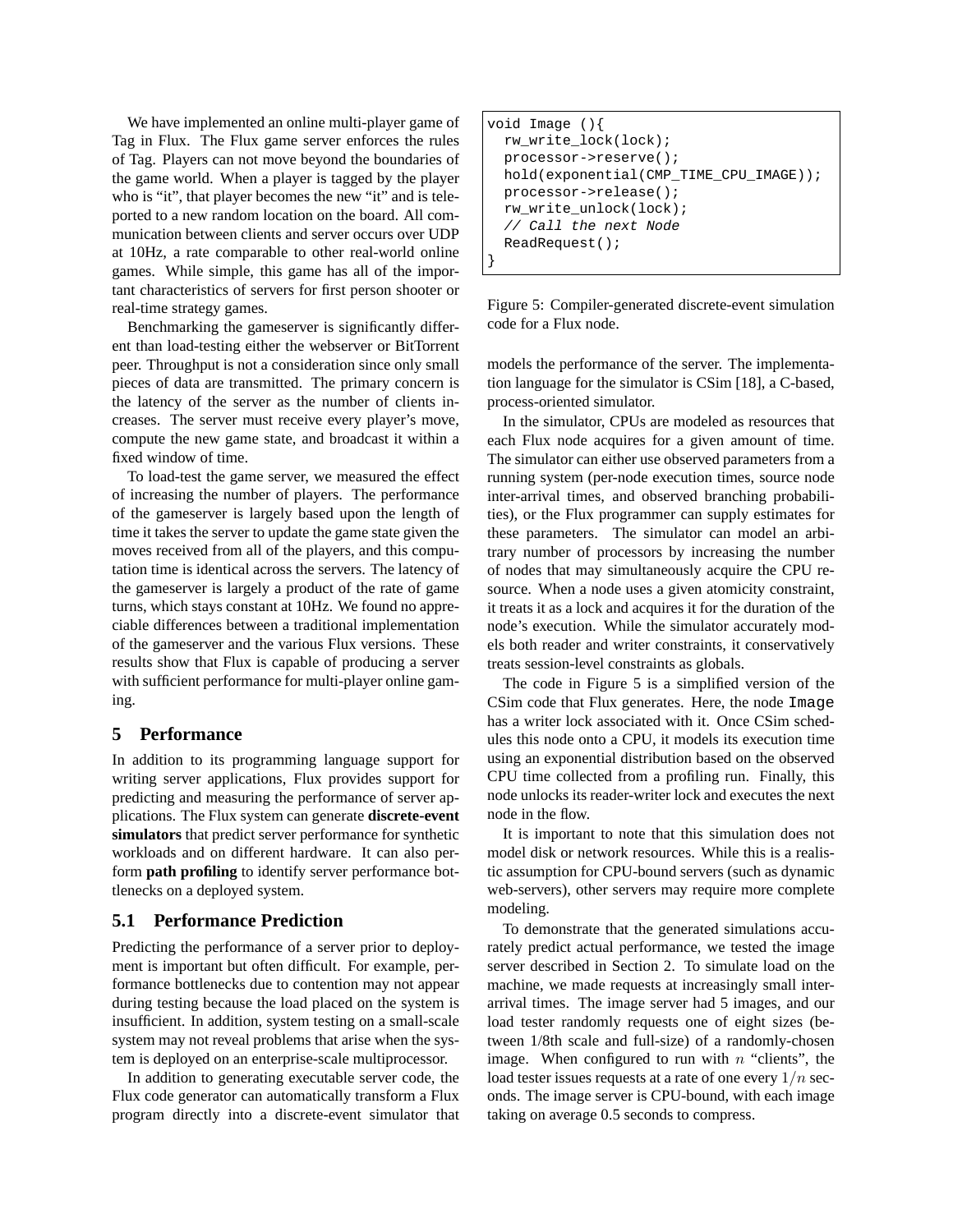We first measured the performance of this server on a 16-processor SunFire 6800, but with only a single CPU enabled. We then used the observed node runtime and branching probabilities to parameterize the generated CSIM simulator. We compare the predicted and actual performance of the server by making more processors available to the system. As Figure 6 shows, the predicted results (dotted lines) and actual results (solid lines) match closely, demonstrating the effectiveness of the simulator at predicting performance.

# **5.2 Path Profiling**

The Flux compiler optionally instruments generated servers to simplify the identification of performance bottlenecks. This profiling information takes the form of "hot paths", the most frequent or most time-consuming paths in the server. Flux identifies these hot paths using the Ball-Larus path profiling algorithm [4]. Because Flux graphs are acyclic, the Ball-Larus algorithm identifies each unique path through the server's data-flow graph.

Hot paths not only aid understanding of server performance characteristics but also identify places where optimization would be most effective. Because profiling information can be obtained from an operating server and is linked directly to paths in the program graph, a performance analyst can easily understand the performance characteristics of deployed servers.

The overhead of path profiling is low enough that hot path information can be maintained even in a production server. Profiling adds just one arithmetic operation and two high-resolution timer calls to each node. A performance analyst can obtain path profiles from a running Flux server by connecting to a dedicated socket.

To demonstrate the use of path profiling, we compiled a version of the BitTorrent peer with profiling enabled. For the experiments, we used a patched version of Linux that supports per-thread time gathering. The BitTorrent peer was load-tested with the same tester as in the performance experiments. For profiling, we used loads of 25, 50, and 100 clients. All profiling information was automatically generated from a running Flux server.

In BitTorrent, the most time-consuming path identified by Flux was, unsurprisingly, the file transfer path (Listen  $\rightarrow$  GetClients  $\rightarrow$  SelectSockets  $CheckSockets \rightarrow Message \rightarrow ReadMessage \rightarrow$ HandleMessage  $\rightarrow$  Request  $\rightarrow$  MessageDone, 0.295 ms). However, the second most expensive path was the path that finds no outstanding chunk requests (Listen  $\rightarrow$  GetClients  $\rightarrow$  SelectSockets  $\rightarrow$ CheckSockets  $\rightarrow$  ERROR, 0.016ms). While this path is relatively cheap compared to the file transfer path, it also turns out to be the most frequently executed path (780,510 times, compared to 313,994 for the file transfer



Figure 6: Predicted performance of the image server (derived from a single-processor run) versus observed performance for varying numbers of processors and load.

path). Since this path accounts for 13% of BitTorrent's execution time, it is a reasonable candidate for optimization efforts.

## **6 Developer Experience**

In this section, we examine the experience of programmers implementing Flux applications. In particular, we focus on the implementation of the Flux BitTorrent peer.

The Flux BitTorrent peer was implemented by two undergraduate students in less than one week. The students began with no knowledge of the technical details of the BitTorrent protocol or the Flux language. The design of the Flux program for the BitTorrent peer was entirely their original work. The implementation of the functional nodes in BitTorrent is loosely derived from the CTorrent source code. The program graph for the Bit-Torrent server is shown in Figure 7 at the end of this document.

The students had a generally positive reaction to programming in Flux. Primarily, they felt that organizing the application into a Flux program graph prior to implementation helped modularize their application design and debug server data flow prior to programming. They also found that the exposure of atomicity constraints at the Flux language level allowed for easy identification of the appropriate locations for mutual exclusion. Flux's immunity to deadlock and the simplicity of the atomicity constraints increased their confidence in the correctness of the resulting server.

Though this is only anecdotal evidence, this experience suggests that programmers can quickly gain enough expertise in Flux to build reasonably complex server applications.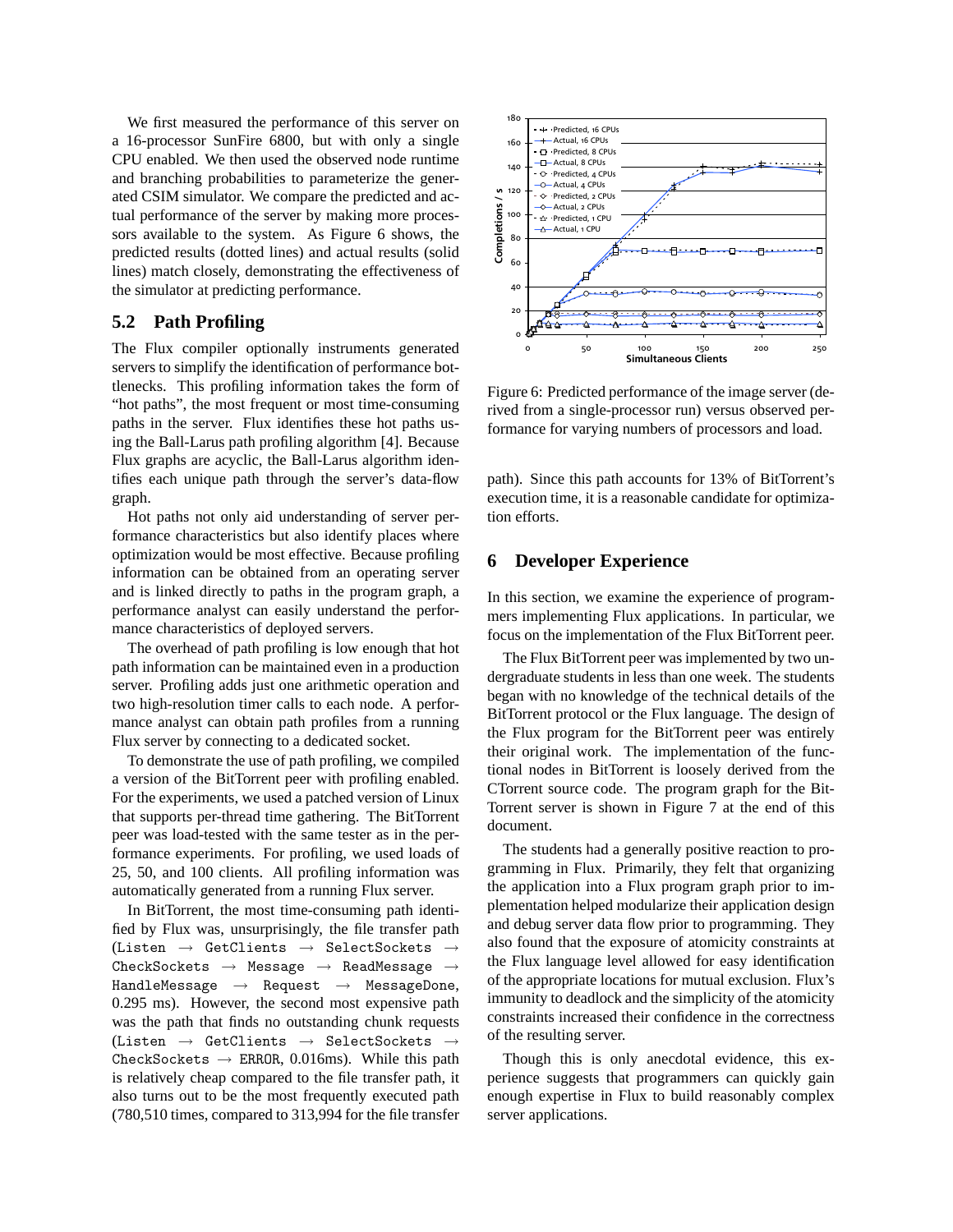# **7 Related Work**

This section discusses related work to Flux in the areas of coordination and data flow languages, programming language constructs, domain-specific languages, and runtime systems.

**Coordination and data flow languages.** Flux is an example of a *coordination language* [11] that combines existing code into a larger program in a data flow setting. There have been numerous data flow languages proposed in the literature, see Johnston et al. for a recent survey [13]. Data flow languages generally operate at the level of fundamental operations rather than at a functional granularity. One exception is CODE 2, which permits incorporation of sequential code into a dynamic flow graph, but restricts shared state to a special node type [7, 8]. Data flow languages also typically prohibit global state. For example, languages that support *streaming* applications like StreamIt [22] express all data dependencies in the data flow graph. Flux departs from these languages by supporting safe access to global state via atomicity constraints. Most importantly, these languages focus on extracting parallelism from individual programs, while Flux describes parallelism across multiple clients or event streams.

**Programming language constructs.** Flux shares certain linguistic concepts with previous and current work in other programming languages. Flux's predicate matching syntax is deliberately based on the patternmatching syntax used by functional languages like ML, Miranda, and Haskell [12, 19, 23]. The PADS data description language also allows programmers to specify predicate types, although these must be written in PADS itself rather than in an external language like C [9]. Flanagan and Freund present a type inference system that computes "atomicity constraints" for Java programs that correspond to Lipton's theory of reduction [10, 16]; Flux's atomicity constraints operate at a higher level of abstraction. The Autolocker tool [17], developed independently and concurrently with this work, automatically assigns locks in a deadlock-free manner to manually-annotated C programs. It shares Flux's enforcement of an acyclic locking order and its use of twophase lock acquisition and release.

**Related domain-specific languages.** Several previous domain-specific languages allow the integration of off-the-shelf code into data flow graphs, though for different domains. The Click modular router is a domainspecific language for building network routers out of existing C components [14]. Knit is a domain-specific language for building operating systems, with rich support for integrating code implementing COM interfaces [20]. In addition to its linguistic and tool support for programming server applications, Flux ensures deadlockfreedom by enforcing a canonical lock ordering; this is not possible in Click and Knit because they permit cyclic program graphs.

**Runtime systems.** Researchers have proposed a wide variety of runtime systems for high-concurrency applications, including SEDA [25], Hood [1, 6], Capriccio [24], Fibers [2], cohort scheduling [15], and libasync/mp [26], whose per-callback *colors* could be used to implement Flux's atomicity constraints. Users of these runtimes are forced to implement a server using a particular API. Once implemented, the server logic is generally inextricably linked to the runtime. By contrast, Flux programs are independent of any particular choice of runtime system, so advanced runtime systems can be integrated directly into Flux's code generation pass.

## **8 Future Work**

We plan to build on this work in several directions. First, we are actively porting Flux to other architectures, especially multicore systems. We are also planning to extend Flux to operate on clusters. Because concurrency constraints identify nodes that share state, we plan to use these constraints to guide the placement of nodes across a cluster to minimize communication.

To gain more experience with Flux, we are adding further functionality to the web server. In particular, we plan to build an Apache compatibility layer so we can easily incorporate Apache modules. We also plan to enhance the simulator framework to support per-session constraints.

The entire Flux system is available for download at flux.cs.umass.edu via the Flux-based BitTorrent and web servers described in this paper.

## **9 Acknowledgments**

The authors thank Gene Novark for helping to design the discrete event simulation generator, and Vitaliy Lvin for assisting in experimental setup and data gathering.

This material is based upon work supported by the National Science Foundation under CAREER Awards CNS-0347339 and CNS-0447877. Any opinions, findings, and conclusions or recommendations expressed in this material are those of the author(s) and do not necessarily reflect the views of the National Science Foundation.

## **References**

- [1] U. A. Acar, G. E. Blelloch, and R. D. Blumofe. The data locality of work stealing. In *SPAA '00: Proceedings of the twelfth annual ACM symposium on Parallel algorithms and architectures*, pages 1– 12, New York, NY, USA, 2000. ACM Press.
- [2] A. Adya, J. Howell, M. Theimer, W. J. Bolosky, and J. R. Douceur. Cooperative task management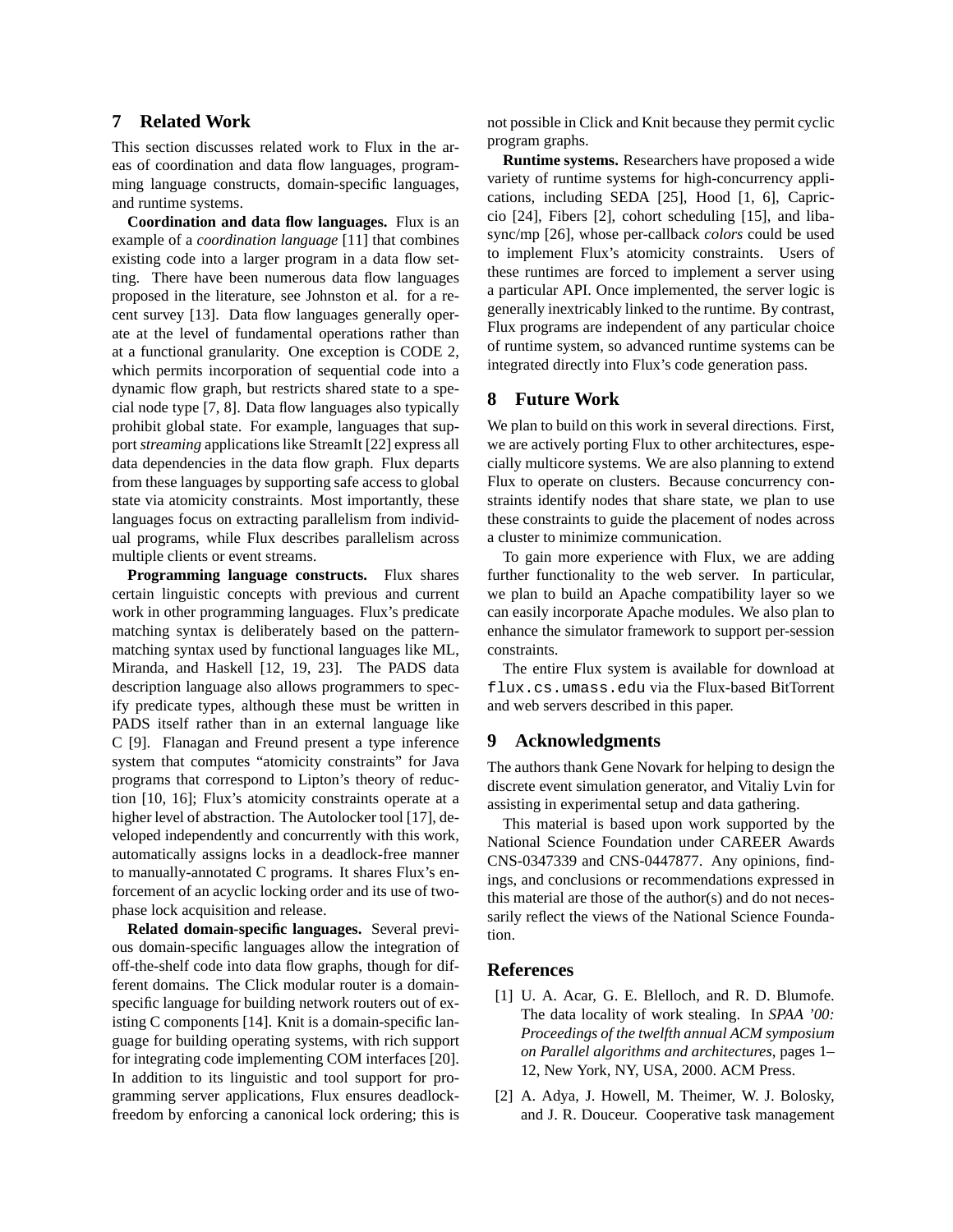without manual stack management. In *Proceedings of the General Track: 2002 USENIX Annual Technical Conference*, pages 289–302, Berkeley, CA, USA, 2002. USENIX Association.

- [3] A. W. Appel, F. Flannery, and S. E. Hudson. CUP parser generator for Java. http://www.cs.princeton.edu/ <sup>∼</sup>appel/modern/java/CUP/.
- [4] T. Ball and J. R. Larus. Optimally profiling and tracing programs. *ACM Transactions on Programming Languages and Systems*, 16(4):1319–1360, July 1994.
- [5] E. Berk and C. S. Ananian. JLex: A lexical analyzer generator for Java. http: //www.cs.princeton.edu/<sup>∼</sup>appel/ modern/java/JLex/.
- [6] R. D. Blumofe and D. Papadopoulos. The performance of work stealing in multiprogrammed environments (extended abstract). In *SIGMET-RICS '98/PERFORMANCE '98: Proceedings of the 1998 ACM SIGMETRICS joint international conference on Measurement and modeling of computer systems*, pages 266–267, New York, NY, USA, 1998. ACM Press.
- [7] J. C. Browne, M. Azam, and S. Sobeck. CODE: A unified approach to parallel programming. *IEEE Software*, 6(4):10–18, 1989.
- [8] J. C. Browne, E. D. Berger, and A. Dube. Compositional development of performance models in POEMS. *The International Journal of High Performance Computing Applications*, 14(4):283– 291, Winter 2000.
- [9] K. Fisher and R. Gruber. PADS: a domain-specific language for processing ad hoc data. In *PLDI '05: Proceedings of the 2005 ACM SIGPLAN conference on Programming Language Design and Implementation*, pages 295–304, New York, NY, USA, 2005. ACM Press.
- [10] C. Flanagan, S. N. Freund, and M. Lifshin. Type inference for atomicity. In *TLDI '05: Proceedings of the 2005 ACM SIGPLAN international workshop on Types in languages design and implementation*, pages 47–58, New York, NY, USA, 2005. ACM Press.
- [11] D. Gelernter and N. Carriero. Coordination languages and their significance. *Commun. ACM*, 35(2):96, 1992.
- [12] P. Hudak. Conception, evolution, and application of functional programming languages. *ACM Comput. Surv.*, 21(3):359–411, 1989.
- [13] W. M. Johnston, J. R. P. Hanna, and R. J. Millar. Advances in dataflow programming languages. *ACM Comput. Surv.*, 36(1):1–34, 2004.
- [14] E. Kohler, R. Morris, B. Chen, J. Jannotti, and M. F. Kaashoek. The Click modular router. *ACM Transactions on Computer Systems*, 18(3):263– 297, August 2000.
- [15] J. R. Larus and M. Parkes. Using cohortscheduling to enhance server performance. In *Proceedings of the General Track: 2002 USENIX Annual Technical Conference*, pages 103–114, Berkeley, CA, USA, 2002. USENIX Association.
- [16] R. J. Lipton. Reduction: a method of proving properties of parallel programs. *Commun. ACM*, 18(12):717–721, 1975.
- [17] B. McCloskey, F. Zhou, D. Gay, and E. Brewer. Autolocker: synchronization inference for atomic sections. In J. G. Morrisett and S. L. P. Jones, editors, *POPL*, pages 346–358. ACM, Jan. 2006.
- [18] Mesquite Software. The CSIM Simulator. http: //www.mesquite.com.
- [19] R. Milner. A proposal for standard ml. In *LFP '84: Proceedings of the 1984 ACM Symposium on LISP and functional programming*, pages 184–197, New York, NY, USA, 1984. ACM Press.
- [20] A. Reid, M. Flatt, L. Stoller, J. Lepreau, and E. Eide. Knit: Component composition for systems software. In *Proceedings of the 4th ACM Symposium on Operating Systems Design and Implementation (OSDI)*, pages 347–360, Oct. 2000.
- [21] Standard Performance Evaluation Corporation. SPECweb99. http://www.spec.org/osg/web99/.
- [22] W. Thies, M. Karczmarek, and S. Amarasinghe. StreamIt: A language for streaming applications. In *International Conference on Compiler Construction*, Grenoble, France, Apr. 2002.
- [23] D. A. Turner. Miranda: a non-strict functional language with polymorphic types. In *Proc. of a conference on Functional programming languages and computer architecture*, pages 1–16, New York, NY, USA, 1985. Springer-Verlag New York, Inc.
- [24] R. von Behren, J. Condit, F. Zhou, G. C. Necula, and E. Brewer. Capriccio: scalable threads for internet services. In *SOSP '03: Proceedings of the nineteenth ACM symposium on Operating systems principles*, pages 268–281, New York, NY, USA, 2003. ACM Press.
- [25] M. Welsh, D. Culler, and E. Brewer. SEDA: an architecture for well-conditioned, scalable internet services. In *SOSP '01: Proceedings of the*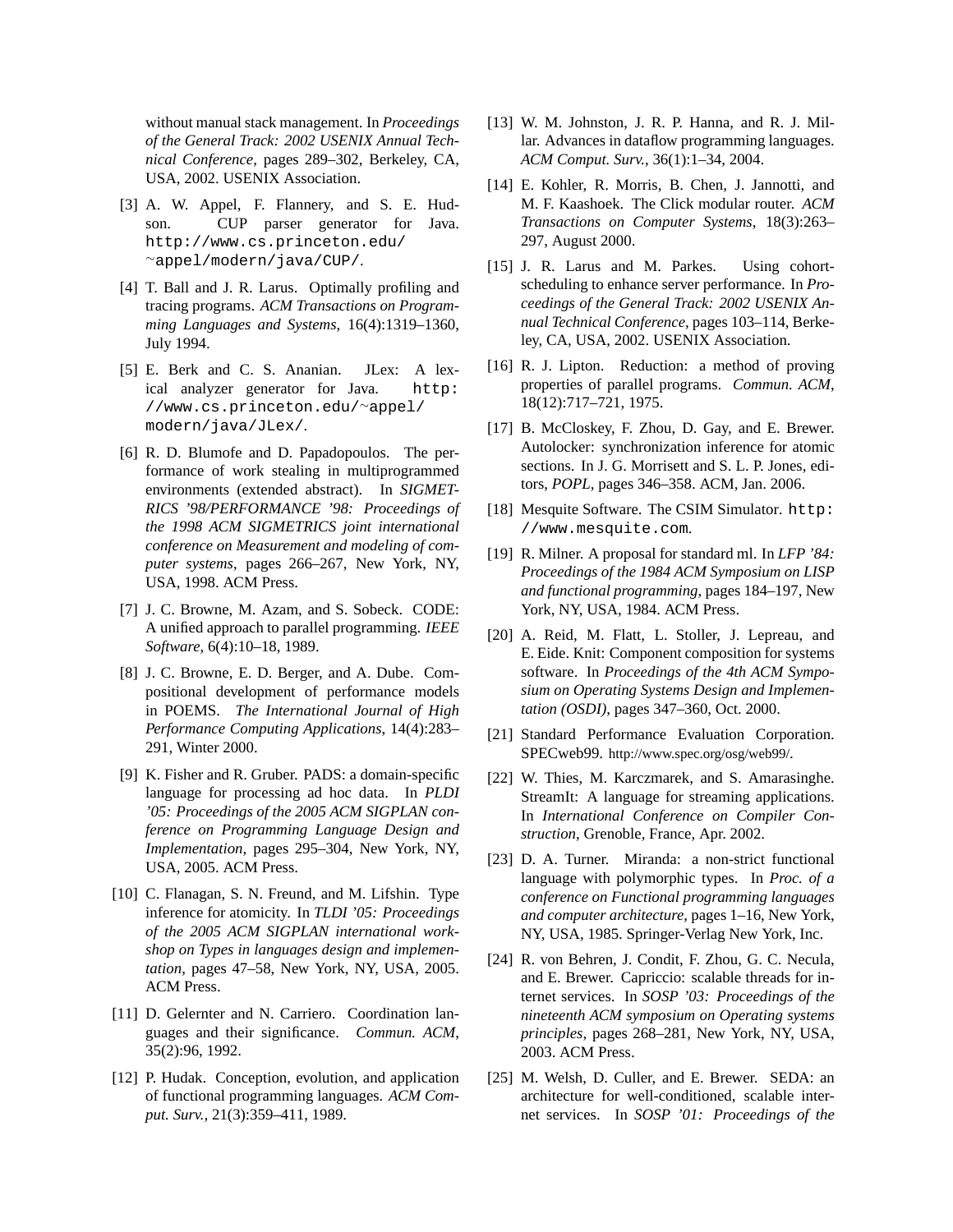*eighteenth ACM symposium on Operating systems principles*, pages 230–243, New York, NY, USA, 2001. ACM Press.

[26] N. Zeldovich, A. Yip, F. Dabek, R. Morris, D. Mazières, and F. Kaashoek. Multiprocessor support for event-driven programs. In *Proceedings of the 2003 USENIX Annual Technical Conference (USENIX '03)*, San Antonio, Texas, June 2003.